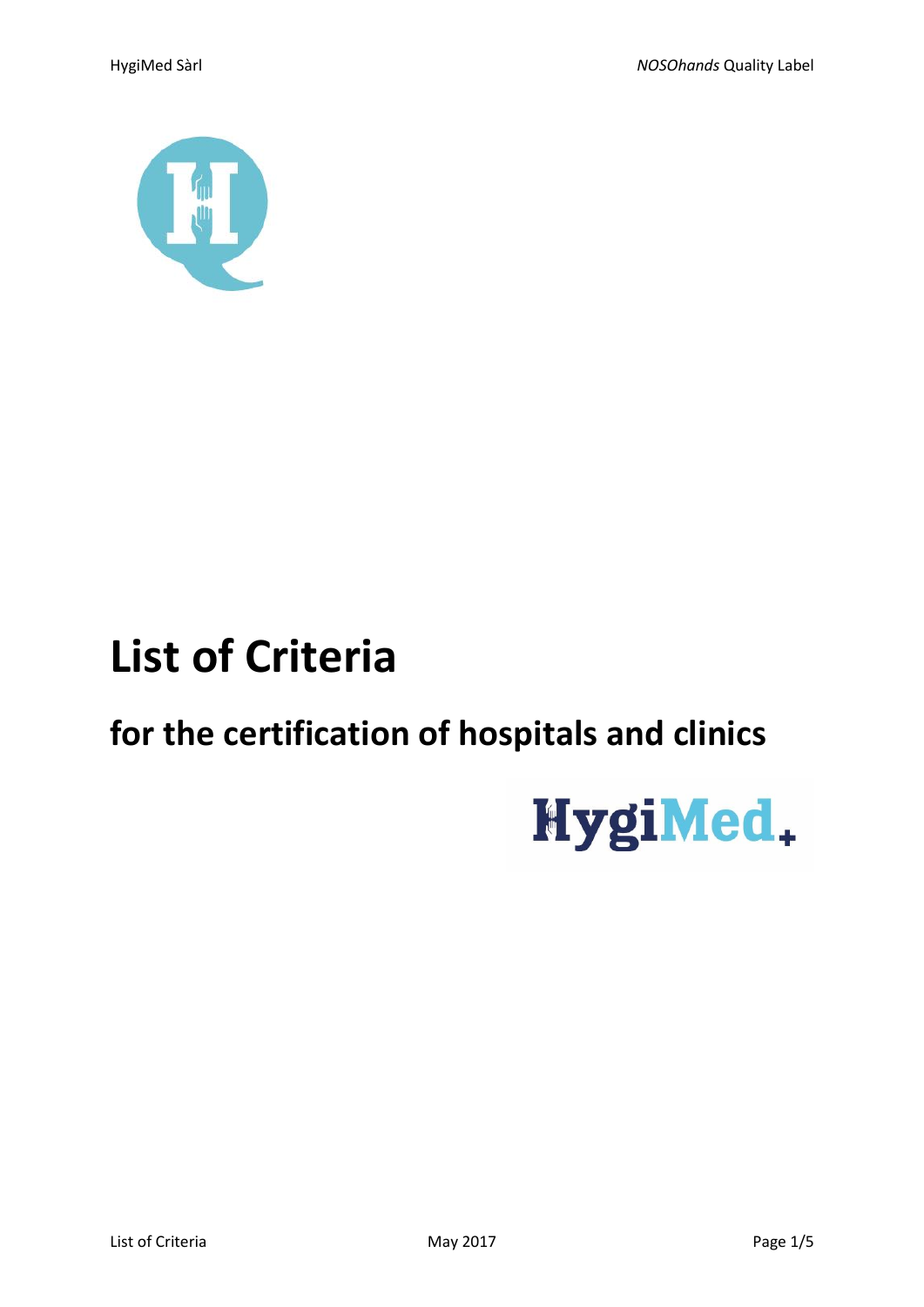## **Contents**

|      | 3. Specific criteria based on the 5 components of the WHO Multimodal Hand Hygiene |  |
|------|-----------------------------------------------------------------------------------|--|
|      |                                                                                   |  |
|      |                                                                                   |  |
|      |                                                                                   |  |
|      |                                                                                   |  |
| 3.4. |                                                                                   |  |
|      |                                                                                   |  |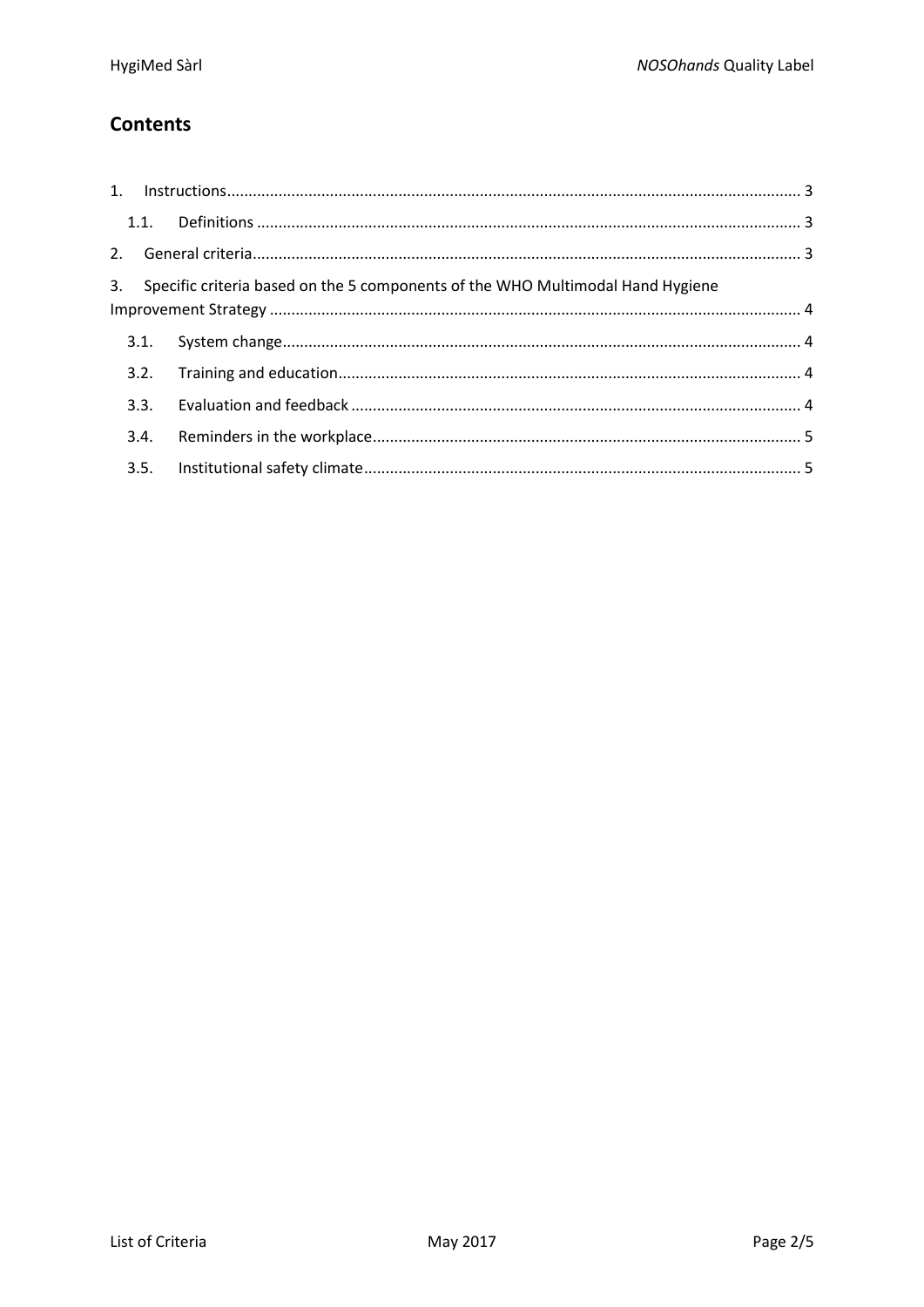## <span id="page-2-0"></span>**1. Instructions**

The criteria listed in this document must be met by the institution to obtain the *NOSOhands* quality label for hand hygiene.

Each of these criteria will be rated as follows at the time of audit:

- i. achieved;
- ii. partially achieved;
- iii. not achieved.

A criterion not achieved at the time of audit leads to the failure of the certification procedure of the *NOSOhands* quality label. A partially achieved criterion leads to the suspension of the certification procedure until such time as the institution can provide documented proof that the necessary corrective measures have been implemented.

## <span id="page-2-1"></span>**1.1. Definitions**

An **institution** is defined as a hospital care site (hospital, clinic) or several sites grouped under the same governance.

A **healthcare worker** is defined as a person who delivers care to patients and is in direct contact with them.

A **point of care** is defined as a place where 3 elements converge – the patient, the healthcare professional and the care or treatment involving contact with the patient or his/her environment.

| #              | <b>Criteria</b>                                                                             | <b>Achieved</b> | Partially<br>achieved | <b>Not</b><br>achieved |
|----------------|---------------------------------------------------------------------------------------------|-----------------|-----------------------|------------------------|
| $\mathbf{1}$   | An institution-wide programme for the promotion of hand hygiene based on                    |                 |                       |                        |
|                | the WHO multimodal strategy is in place.                                                    |                 |                       |                        |
| $\overline{2}$ | The institution must be a registered participant to the WHO hand hygiene                    |                 |                       |                        |
|                | promotion campaign SAVE LIVES: Clean Your Hands.                                            |                 |                       |                        |
| 3              | The institution must fulfil at least one of the following criteria:                         |                 |                       |                        |
|                | Have its own hospital hygiene/infection prevention and control                              |                 |                       |                        |
|                | service                                                                                     |                 |                       |                        |
|                | Employ healthcare staff having followed a specific training in                              |                 |                       |                        |
|                | hospital hygiene/infection prevention and control.                                          |                 |                       |                        |
|                | Be bound by a consultancy contract to a centre with a hospital                              |                 |                       |                        |
|                | hygiene/infection prevention and control service.                                           |                 |                       |                        |
|                | Be advised by a private sector provider specialized in hospital<br>$\overline{\phantom{a}}$ |                 |                       |                        |
|                | hygiene/infection prevention and control.                                                   |                 |                       |                        |
| $\overline{4}$ | The institution scores at least 350 points upon completion of the WHO Hand                  |                 |                       |                        |
|                | Hygiene Self-Assessment Framework.                                                          |                 |                       |                        |
| 5              | The institution scores at least 50 points for each of the 5 components of the               |                 |                       |                        |
|                | WHO Hand Hygiene Self-Assessment Framework.                                                 |                 |                       |                        |

## <span id="page-2-2"></span>**2. General criteria**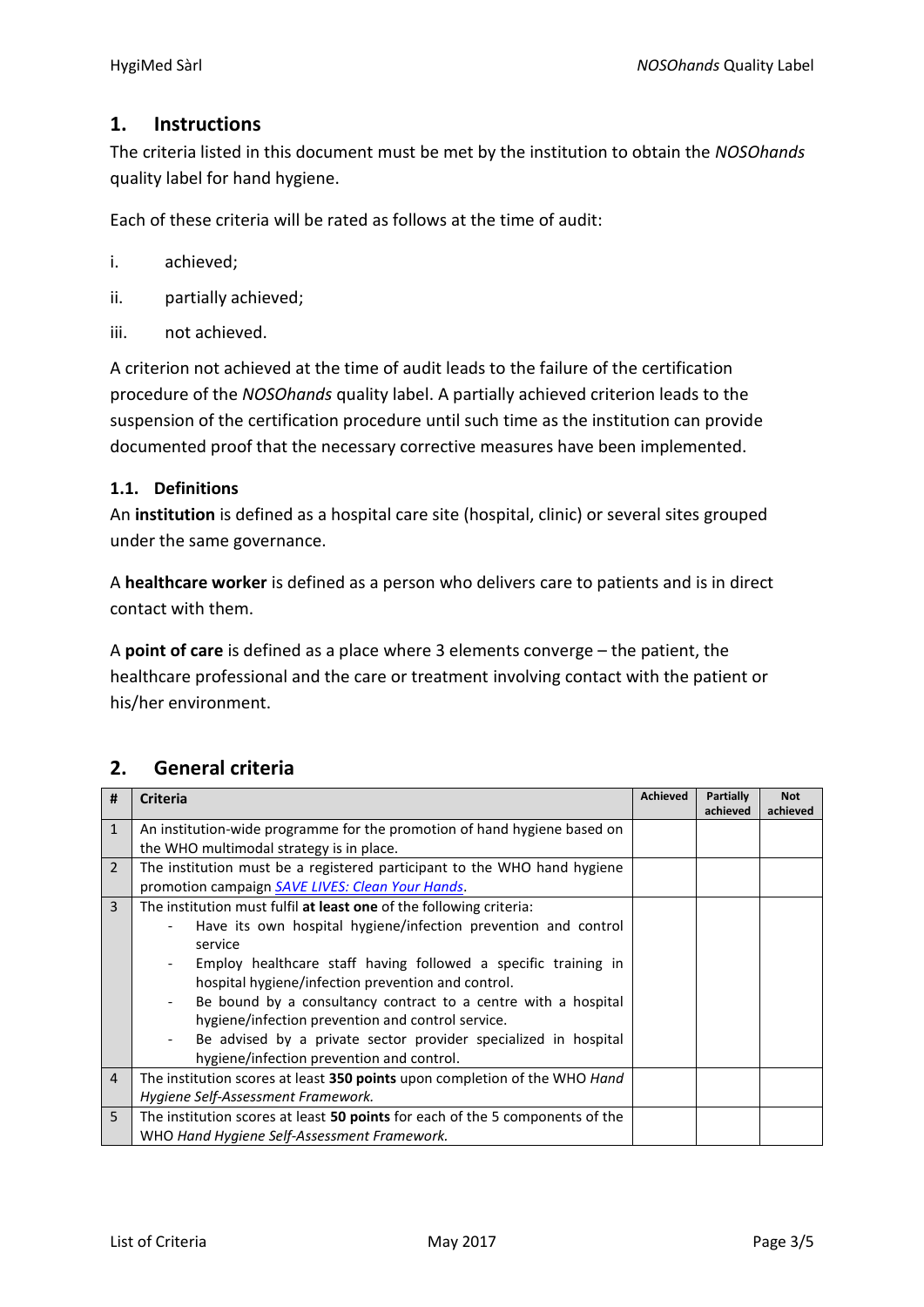## <span id="page-3-0"></span>**3. Specific criteria based on the 5 components of the WHO Multimodal Hand Hygiene Improvement Strategy**

## <span id="page-3-1"></span>**3.1. System change**

| #              | <b>Criteria</b>                                                               | <b>Achieved</b> | Partially | <b>Not</b> |
|----------------|-------------------------------------------------------------------------------|-----------------|-----------|------------|
|                |                                                                               |                 | achieved  | achieved   |
| 6              | Alcohol-based handrub is available permanently and within arm's reach at      |                 |           |            |
|                | each point of care in the institution.                                        |                 |           |            |
| $\overline{7}$ | The alcohol-based handrub formulation used in the institution is compliant    |                 |           |            |
|                | with antimicrobial efficacy standards for hand antisepsis (EN 1500 or ASTM    |                 |           |            |
|                | $2755$ ).                                                                     |                 |           |            |
| 8              | The institution has a sink-to-bed ratio of at least 1/10 in all wards of the  |                 |           |            |
|                | institution.                                                                  |                 |           |            |
| 9              | The institution has an uninterrupted supply of clean, running water.          |                 |           |            |
| 10             | Each sink of the institution is supplied with soap.                           |                 |           |            |
| 11             | Each sink of the institution is supplied with single-use towels.              |                 |           |            |
| 12             | There is a sufficient budget for the continuous supply of hand hygiene        |                 |           |            |
|                | products (alcohol-based handrub, soap, single-use towels) in the institution. |                 |           |            |

## <span id="page-3-2"></span>**3.2. Training and education**

| #               | <b>Criteria</b>                                                                    | <b>Achieved</b> | <b>Partially</b> | <b>Not</b> |
|-----------------|------------------------------------------------------------------------------------|-----------------|------------------|------------|
|                 |                                                                                    |                 | achieved         | achieved   |
| 13              | Healthcare workers undergo a training session on hand hygiene practices at         |                 |                  |            |
|                 | least annually.                                                                    |                 |                  |            |
|                 | The training is based on the WHO multimodal hand hygiene improvement               |                 |                  |            |
|                 | strategy and covers the following subjects:                                        |                 |                  |            |
|                 | Definition, impact and burden of healthcare-associated infections<br>$\bullet$     |                 |                  |            |
|                 | Dynamics of hand contamination and germ transmission during<br>$\bullet$           |                 |                  |            |
|                 | care, importance of hand hygiene                                                   |                 |                  |            |
|                 | The 5 moments for hand hygiene<br>$\bullet$                                        |                 |                  |            |
|                 | Hand hygiene technique (alcohol-based handrubbing and<br>$\bullet$                 |                 |                  |            |
|                 | handwashing)                                                                       |                 |                  |            |
| 14              | A documented monitoring process validating that all healthcare workers             |                 |                  |            |
|                 | have undergone training on hand hygiene practices is in place within the           |                 |                  |            |
|                 | institution.                                                                       |                 |                  |            |
| 15 <sup>1</sup> | The institution has a healthcare professional (internal or external) with          |                 |                  |            |
|                 | adequate qualifications to train healthcare workers in hand hygiene                |                 |                  |            |
|                 | practices and to observe hand hygiene adherence. The healthcare                    |                 |                  |            |
|                 | professional has attended the <i>Hand Hygiene Referent</i> training course, or any |                 |                  |            |
|                 | training deemed equivalent.                                                        |                 |                  |            |

## <span id="page-3-3"></span>**3.3. Evaluation and feedback**

| #               | <b>Criteria</b>                                                          | <b>Achieved</b> | Partially | <b>Not</b> |
|-----------------|--------------------------------------------------------------------------|-----------------|-----------|------------|
|                 |                                                                          |                 | achieved  | achieved   |
| 16 <sup>1</sup> | Audits of the availability of alcohol-based handrub, soap and single-use |                 |           |            |
|                 | towels are conducted at least annually within the institution.           |                 |           |            |
| $\vert$ 17      | The institution monitors at least annually its alcohol-based handrub     |                 |           |            |
|                 | consumption for the preceding 12 months.                                 |                 |           |            |
| 18 <sup>7</sup> | The institution consumes at least 20 litres of alcohol-based handrub per |                 |           |            |
|                 | 1000 patient-days as an annual average.                                  |                 |           |            |